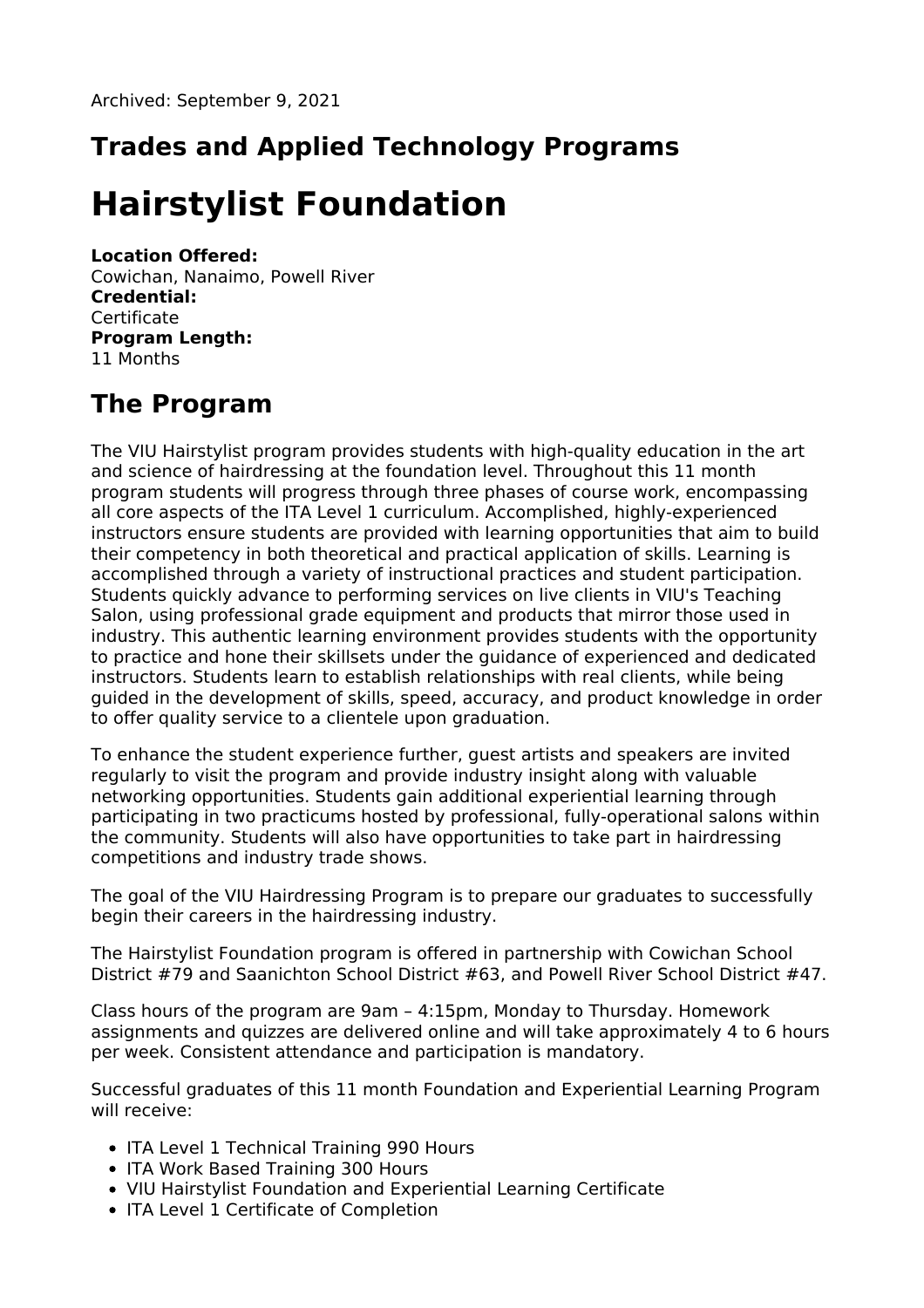The VIU Hairstylist Program aligns curriculum and outcomes with the Interprovincial Red Seal Endorsement standards so that graduates may successfully progress towards achieving this credential. Please refer to the ITA BC website for more information regarding Red Seal Hairstylist Certification.

Program topics include:

- Safety-related and Hygienic Functions.
- Tools and Equipment
- Client Service
- Communication Techniques
- Hair and Scalp Conditions
- Shampoo and Condition Hair and Scalp
- Haircutting
- Facial and Nape Hair
- Style Wet Hair
- Style Dry Hair
- Chemical Texture Service
- Colour Hair
- Lighten Hair
- Color Correction
- Hair Extensions, Wigs, and Hairpieces
- Business Fundamentals
- Experiential Learning 1 Salon Module
- Experiential Learning 2- Salon Module
- Experiential Learning 3- Salon Module

A minimum standing of 70% in all courses is required to pass the program.

**Note:** Human Resources and Skills Development Canada may assist students in this program; contact your local Employment Centre regarding eligibility for sponsorship.

### **Program Outline**

| Phase 1                                              |
|------------------------------------------------------|
| HAIR 100T - (Safety- related and Hygienic Functions) |
| HAIR 101T - (Tools and Equipment)                    |
| HAIR 102T - (Communication Techniques)               |
| HAIR 103T - (Hair and Scalp Conditions)              |
| HAIR 104T - (Shampoo and Condition Hair and Scalp)   |
| HAIR 105T - (Style Wet Hair)                         |
| HAIR 106T - (Experiential Learning 1 - Salon Module) |

| Phase 2                                              |
|------------------------------------------------------|
| HAIR 107T - (Client Service)                         |
| HAIR 108T - (Facial and Nape Hair)                   |
| HAIR 109T - (Style Dry Hair)                         |
| HAIR 110T - (Chemical Texture Service)               |
| HAIR 111T - (Colour Hair)                            |
| HAIR 112T - (Experiential Learning 2 - Salon Module) |